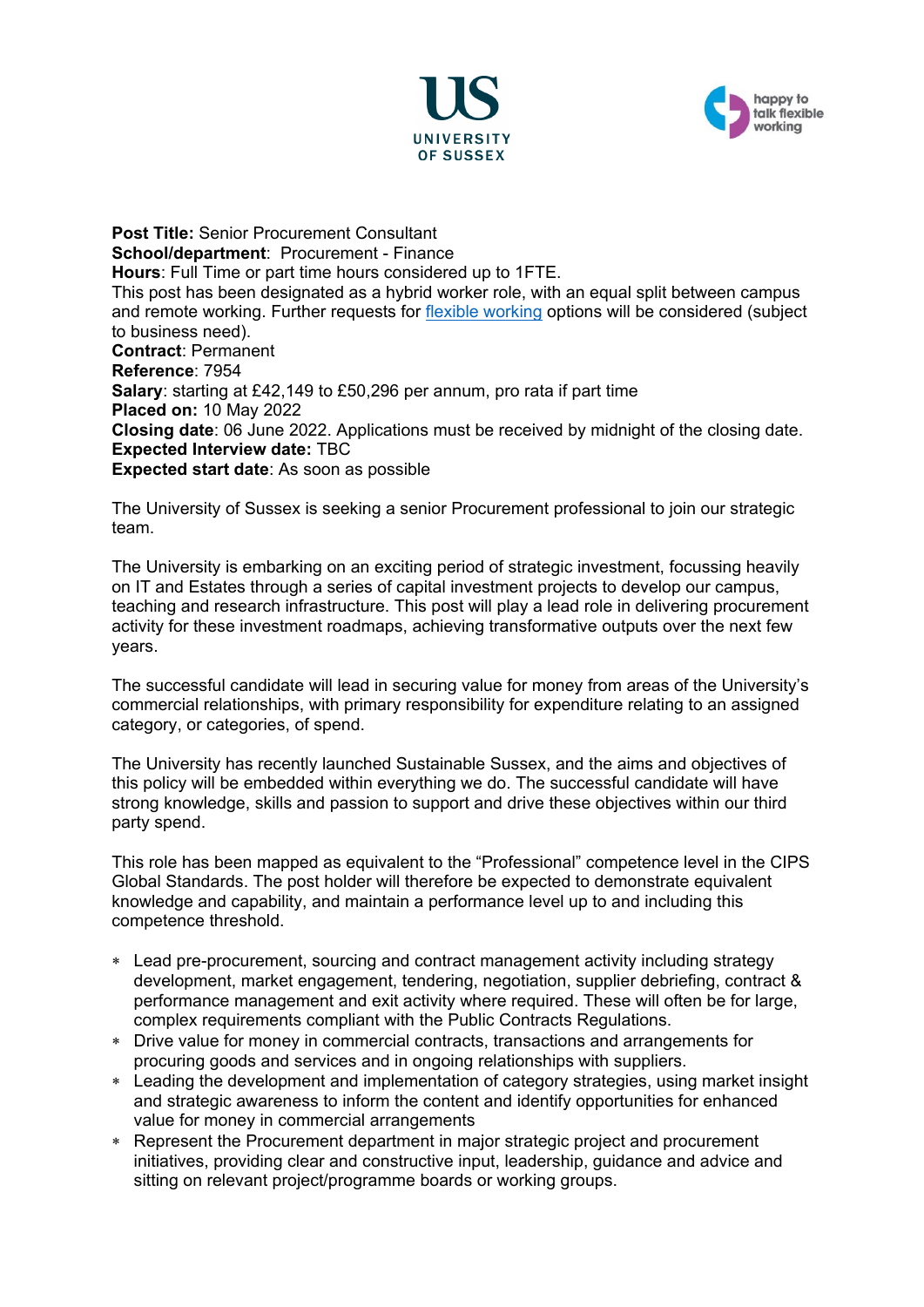

- ∗ Develop and manage productive relationships with senior stakeholders and suppliers to support delivery, implementation and management of commercial services, contract management and sourcing strategies.
- ∗ Ensuring a pipeline of commercial and contract management activity is maintained across assigned area(s) of spend.
- ∗ Tracking and analysing spend, savings, supplier performance and driving continuous improvement across assigned area(s) of spend.
- ∗ The role may involve line management of one or more individuals, and therefore will involve leading, developing and line management to deliver quality outputs and a positive work environment.
- ∗ Adherence, and ensuring reports adhere to, governance, legislative and policy requirements.
- ∗ Through supplier relationships and contractual agreements, support the aims, commitments and ambitions set out within the University's Sustainability Strategy.

The following may be useful to candidates in understanding Sussex and in understanding the role.

Sustainable Sussex: <https://www.sussex.ac.uk/about/sustainable-university>

Sussex 2025 Strategy: <http://www.sussex.ac.uk/strategy2025/>

Working at Sussex & Staff Benefits:

<https://www.sussex.ac.uk/about/jobs/working-at-sussex>

<http://www.sussex.ac.uk/humanresources/reward-and-benefits>

The University operates a "Flexible by Default" employment strategy, please feel free to contact us for more information or to confirm any specific requirements/concerns you may have.

We currently expect to operate a hybrid working pattern, with a combination of home and campus working across Professional Services and the Finance Division (including Procurement).

The University is set on a beautiful campus on the South Downs, has excellent transport links and parking on site along with ample space to secure bicycles. There are a theatre, two gyms, multiple cafes, restaurants and shops on campus, along with a range of activities and clubs which staff are able to participate in.

The University has an attractive Defined Benefit pension scheme, details of which can be found here:

[https://www.uss.co.uk](https://www.uss.co.uk/)

Please contact Phil Neale [p.neale@sussex.ac.uk,](mailto:p.neale@sussex.ac.uk) (01273 877136) for informal enquiries.

## *The University of Sussex values the diversity of its staff and students and we welcome applicants from all backgrounds.*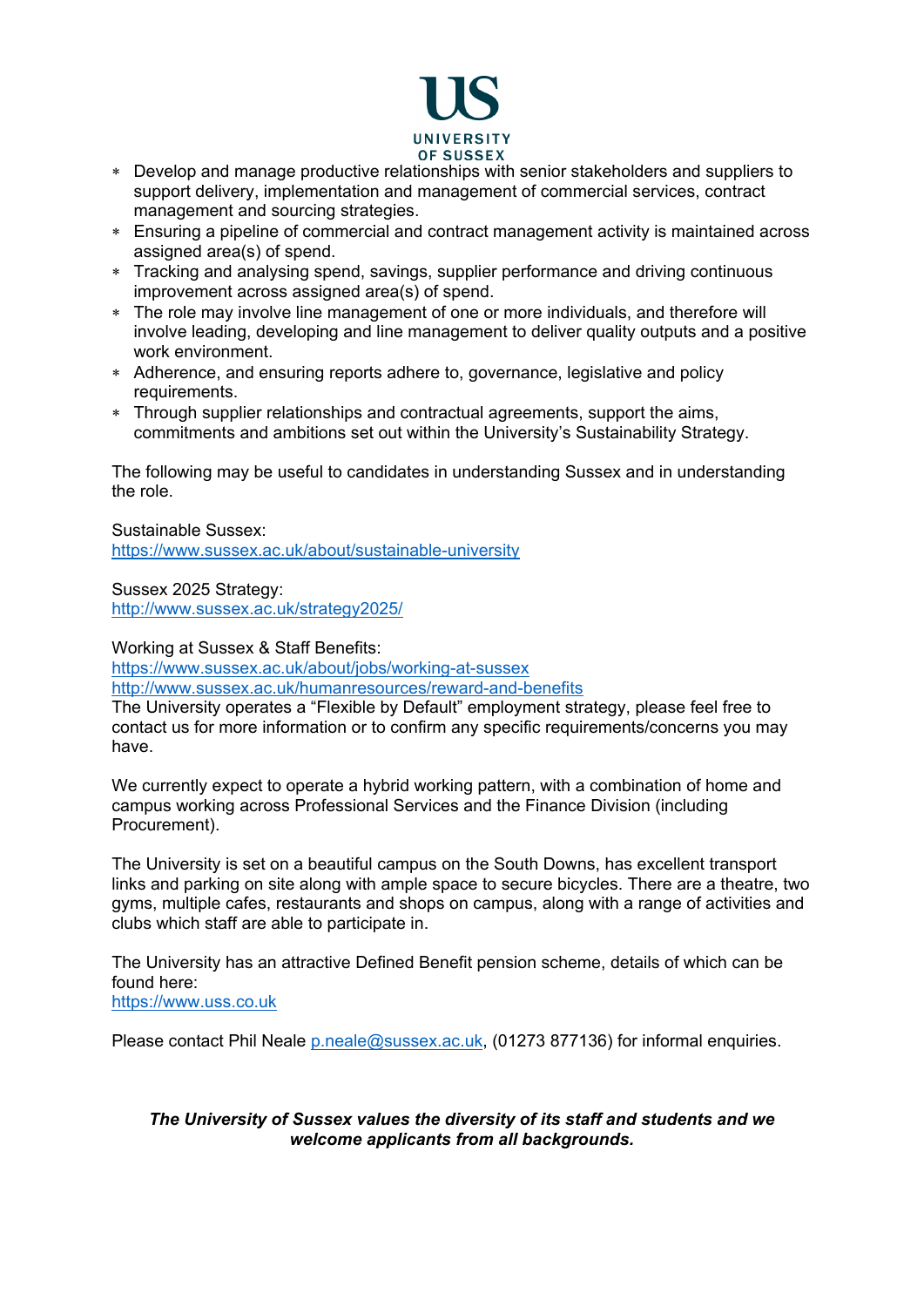

# **JOB DESCRIPTION**

**Job Title:** Senior Procurement Consultant

**Grade:** G8

**School/Division:** Procurement - Finance

**Location:** Hybrid - Sussex House / Remote Working

**Responsible to:** Head of Procurement

**Direct reports:** Procurement Consultant / Procurement Advisor

**Key contacts:** Various across the University

#### **Role description:**

Lead in the provision of expert advice and insight within relevant specialist area to help to address problems, make recommendations and propose improvements to maximise efficiency and effectiveness.

### **PRINCIPAL ACCOUNTABILITIES**

• Lead on the provision of objective and expert information, advice and guidance for managers within the organisation on improvements to services and activities related to a specific area of expertise.

• Assess queries and potential issues, identifying options and recommending solutions, liaising closely with relevant operational teams.

• Support the implementation of improvement solutions through planning and project management.

## **KEY RESPONSIBILITIES**

• Develop and maintain effective relationships across the organisation to engender confidence and trust in the advice provided at all stakeholder levels

• Provide advice to managers on best practice based on regularly updated knowledge within own area of expertise.

• Through close collaboration with the relevant management team, identify and document the specific issue or query to be investigated. Provide coaching and guidance at leadership level to help to articulate and research the problem or issue presented.

• Monitor and analyse Key Performance Indicators, to assist in the identification of risks, errors, problems and improvement opportunities

• Identify options and make recommendations to address or improve problem areas.

• Provide expertise and support in understanding the impact of the recommended action and help to build plans for implementation

• Support managers within the relevant area on the production and maintenance of project plans for solution implementation and ensure that these are shared with key stakeholders

• Lead the design and delivery of support materials for implementation plans where appropriate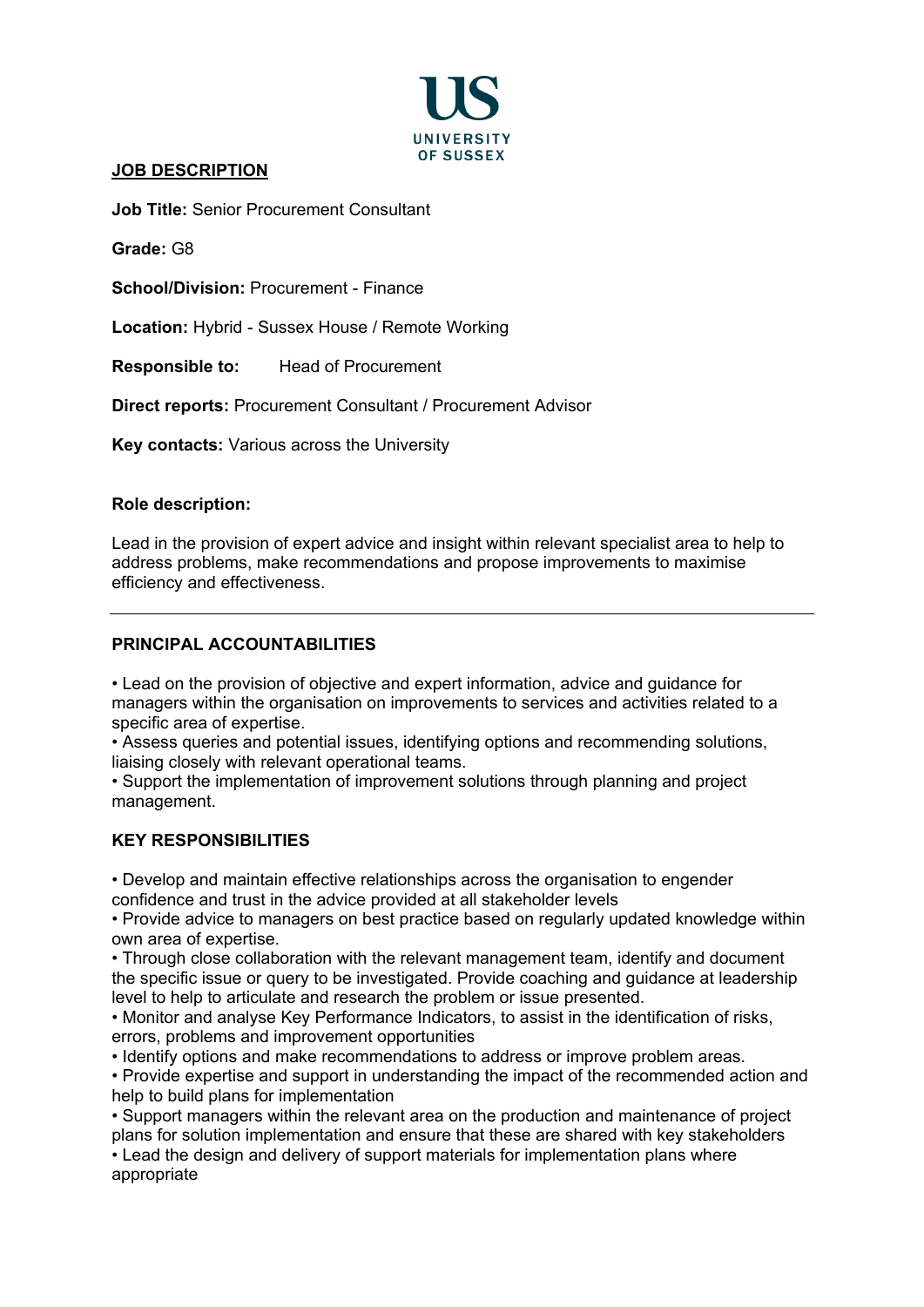

• Where required, lead a small team of colleagues in area of expertise

• Where required, deliver coaching and training for team members to develop capabilities in line with required improvements.

• Work closely with relevant teams across the organisation and within external networks leading on the sharing of best practice and collaboration in improving processes and procedures.

• To carry out any other duties that are within the employee's skills and abilities whenever reasonably instructed.

#### **Dimensions**

- This role does not have any budget responsibility.
- This role does not have any line management responsibility.
- This role does not have any responsibilities for equipment or premises.

• The post holder reports to the Head of Procurement, working under broad direction to enable the post holder to manage their own work and that of their team members, to achieve their agreed objectives. The role holder will play a key role as part of the Divisional leadership team in supporting the achievement of the strategic and operational goals of the University, Professional Services & their Division. The post holder is expected to work collaboratively across the University and with key stakeholders to deliver single team working that efficiently and effectively supports the achievement of those goals and objectives.

• Support achievement of the Division's/Unit's/School's compliance with all applicable statutory and regulatory compliance obligations, including (but not limited to): UKVI, Health & Safety, the Prevent Duty, data protection, Competition and Markets Authority requirements and equal opportunities, as appropriate to the grade and role. Additionally, to promote good practice in relation to University policy, procedure and guidance in relation to those compliance matters in respect of students, staff and other relevant parties.

• Balance effectiveness and cost-efficiency in the management of the budgets you are accountable for, demonstrating compliance with Value for Money and Return on Investment principles to support the University's strategic aim to achieve a world-class standard of teaching and research by managing our resources effectively and efficiently

This Job Description sets out current responsibilities of the post that may vary from time to time without changing the general character of the post or level of responsibility entailed.

## **PERSON SPECIFICATION**

#### ESSENTIAL CRITERIA

- 1. Of graduate calibre with relevant professional qualification or experience, as appropriate to the discipline (see role-specific criteria below)
- 2. Effective planning and organisational skills, including project management.
- 3. Well developed interpersonal skills with the ability to quickly build rapport with the ability to effectively influence other in area of expertise, effectively contribute to team working